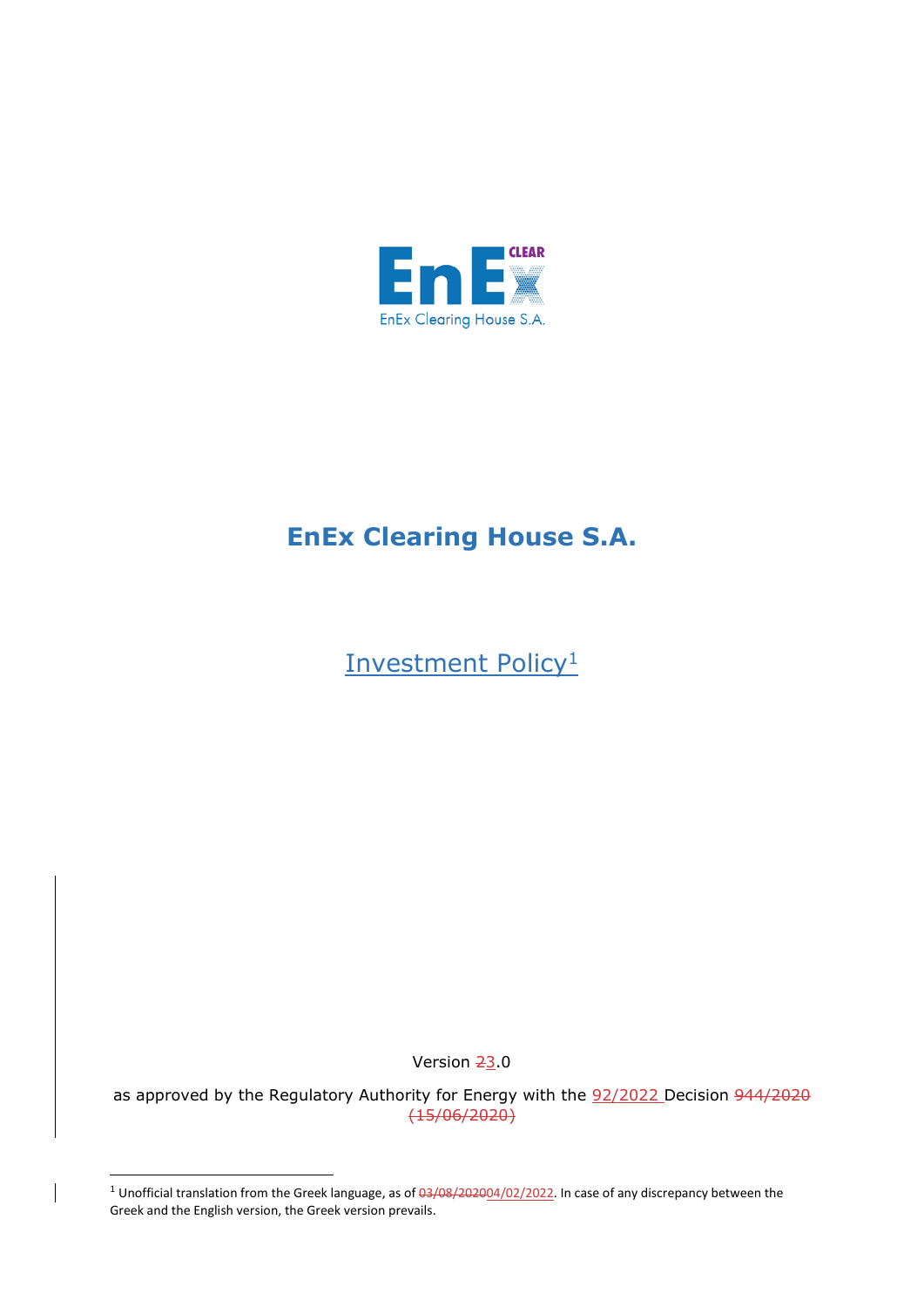

- 1. The Société Anonyme under the name "EnEx Clearing House S.A." (hereinafter "EnExClear") manages funds that fall into the following categories:
	- Dedicated Own Resources of EnExClear, according to the provisions of par. 3 of article 14 par. 3 of the Law 4425/2016, as in force, set at 25% of EnExClear's share capital
	- Dedicated Own Resources of EnExClear, according to the provisions of par. 1 of article 19 of the Law 4425/2016 in combination with the provisions of par. 3 of article 14 of th Law, as in force, set at 5% of EnExClear's share capital
	- Resources of Default Fund that relate to the Clearing of Transactions on the Day Ahead Market and Intraday Market in Electricity Market, to the Clearing of Transactions on the Natural Gas Trading Platform and the Clearing of Positions on the Balancing Market for the Electricity Market
	- Pre-funded Financial Resources that relate to the Clearing of Positions on the Balancing Market
	- Clearing Members' Deposited collaterals in the form of cash
	- Cash related to the cash settlement of the Transactions on the Day Ahead Market and Intraday Market, to the cash settlement of the Transactions on the Natural Gas Trading Platform and the cash settlement of the Positions on the Balancing Market.
- 2. EnExClear places all the above resources, only in cash in euro and exclusively at the Central Bank of Greece, except for the case of covering financial obligations for the cross-border transactions (Market Coupling), where the necessary funds for the financial settlement may also be deposited in commercial banksonly in cash and in euro.
- 3. As safety is first priority for the funds mentioned in paragraph 1, their placement will be carried out in the Central Bank of Greece, even if they have zero or negative return. Any proceeds and expenses related to the management of Default Funds' resources, collaterals in cash, as well as cash that concerns the financial settlement regarding Electricity Markets and the Natural Gas Trading Platform of the Hellenic Energy Exchange according to the law 4425/2016, as in force, are allocated to each Clearing Member accordingly.
- 4. The remaining funds of EnExClear that are not included in paragraph 1, may also be deposited/placed in credit institutions that operate in Greece besides Central Bank of Greece.